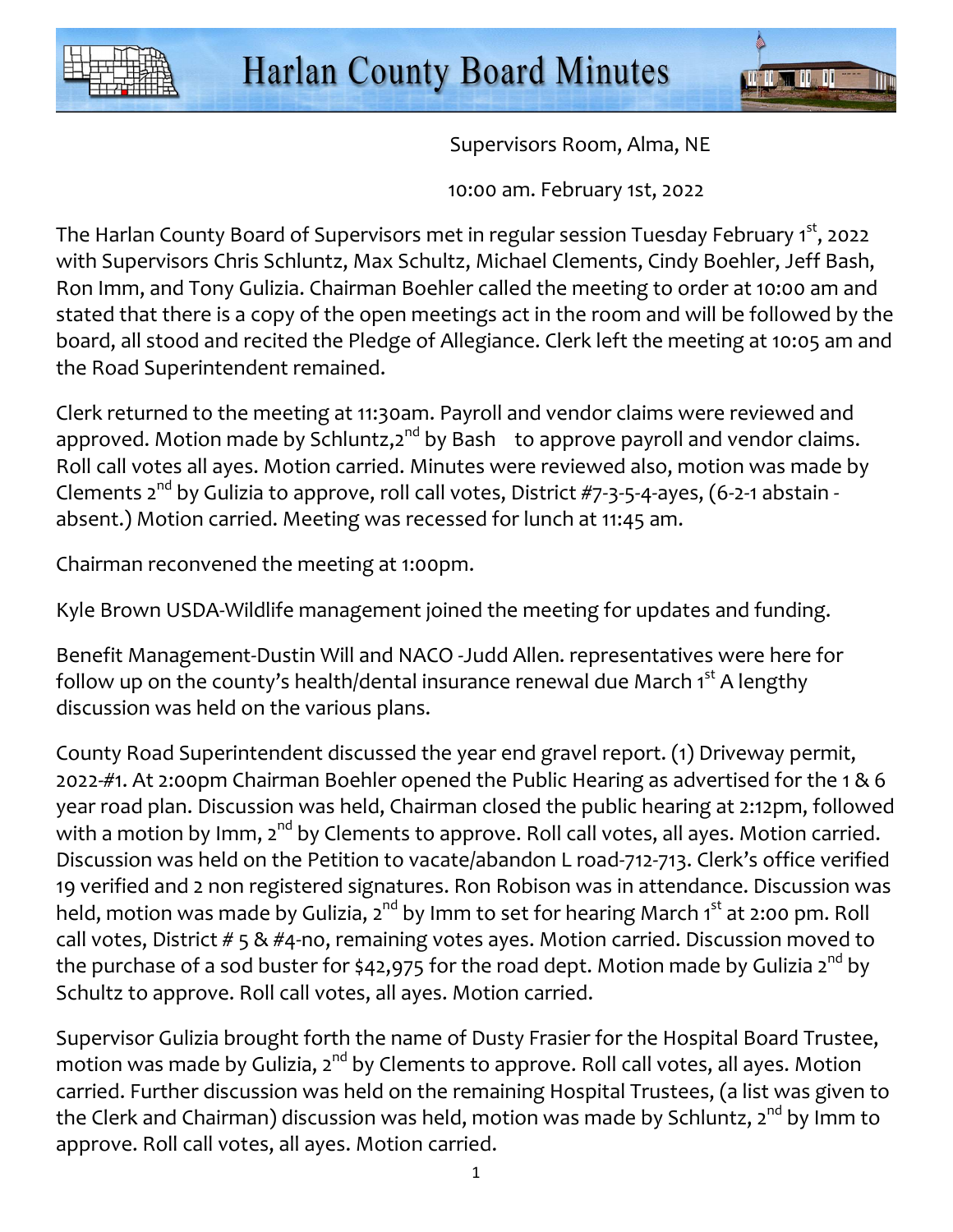

**DE UL SUE DE DE** 



Motion made by Bash, 2<sup>nd</sup> by Gulizia to move into Board of Equalization. County Assessor Kim Fouts brought forth (5) tax list corrections, #1345-#1346-#1347-1348-1349. Discussion was held, motion made by Bash, 2<sup>nd</sup> by Gulizia to approve. Roll call votes, all ayes. Motion carried. Motion made by Bash, 2<sup>nd</sup> by Schluntz to return to regular session. Roll call votes, all ayes. Motion carried.

# **REGULAR SESSION**

Discussion moved to adopting a health insurance plan. Motion was made by Bash,  $2^{nd}$  by Schluntz to transition to the Medica plan(s) as presented by Benefit Management. Roll call votes, all ayes, motion carried. Further discussion was held on a Cash-in-lieu plan (if employees have other insurance). Motion was made by Clements,  $2^{nd}$  by Bash to implement the plan with a \$400.00 payment (with proof of other insurance) Roll call votes, all ayes. Motion carried.

Clerk and District Court reports, delinquent personal property tax list, Zoning Admin Report were reviewed.

At 3:46 pm motion made by Schultz  $2^{nd}$  by Bash to move into executive session. Roll call votes, all ayes. Motion carried. (personnel issue) Regular session resumed at 4:00 pm. Motion made by Clements,  $2^{nd}$  by Bash to return to regular session. Chairman adjourned the meeting at 4:01 pm.

Attest

Janet Dietz, County Clerk. Cindy Boehler, Chairman

harlancounty.ne.gov

## **GENERAL FUND**

Anderson Klein Swan & Brewster, ct. appt. atty. fees, \$721.50;Bauer-Torrey & Mach Funeral Home, fees, \$1,860.00;Jeff Bash,cellphone,\$45.00;Melodie Bellamy, cellphone,\$20.00; Cindy Boehler, cellphone, \$45.00; City of Alma, utilities,\$914.00; Michael Clements, cellphone, \$45.00;Justin Daake, public defender, atty,fees,costs,\$4,674.50; DeWald, Deaver, P.C. LLO, ct. appt. atty. fees, \$1,030.25; Wayne Dietz, retirement, \$25.00; Janet Dietz, cell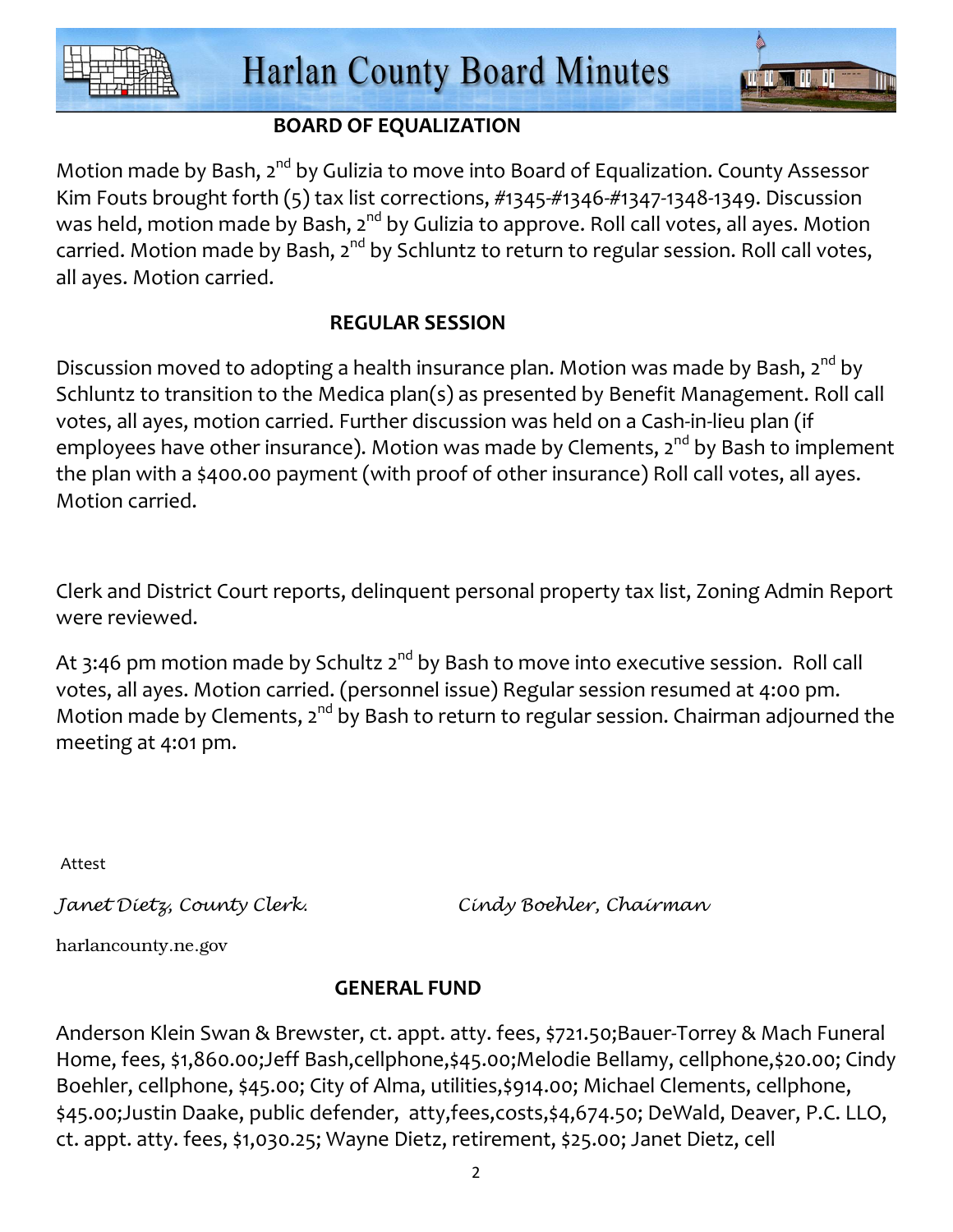

**ATTENDAM DD. DD** 

phone,\$45.00; Eakes Office Solutions, supplies, \$1,080. 37; First National Bank, supplies, \$3,161.70; First State Bank, fees, \$35.00;Doris Furby, RMR, fees, \$70.50;Tana Fye Henry, ct. appt. atty. fees;\$1,946.60; Geoland Management, assessor contract, \$600.00; Harlan County Journal, print./pub. \$386.60; Harlan County Treasurer, postage, \$64.78;Harlan County Treasurer-transfer to Road Dept, \$30,000;Dawn Hetrick, supplies, supplies/mileage; \$216.25 ; Hogeland's Market, supplies, \$188.14; Jeff's Electric, services, \$166.00; Lynn Peavey Company, supplies, \$54.84;Main Street Variety, supplies, \$49.87; Mid-American Benefits, admin fee, \$186.00;Bryan McQuay, cellphone, \$45.00; Ron Melbye, cell phone, \$45.00; MIPS, data proc. & equip. rental, \$1,484.61;NPPD, utilities, \$517.01; Person & McQuay Law Office, child support contract, phone, contract ,rent,; \$2,604.00; Quill, supplies, \$355.39; Michael Richman, cell phone, \$45.00; R. R. Donnelley, supplies, \$69.66; Max Schultz, cellphone, \$45.00;State of NE- AS Central Finance, data processing,\$727.84; Sunset Law Enforcement, supplies, \$972.10; Elena Stout,\$6.55;The Lincoln National Life, dental/life/disab, Ins, \$1,243.88: Joe Torrey, supplies, \$95.64; Joe Torrey, cellphone, \$45.00/mileage \$28.67; US Postmaster-stamps, 290.00; University of NE Extension, subscript, \$39.50;United Health Care, ins, \$14,752.51; Vanguard Appraisals, service, \$150.00;Verizon \$202.88; VYVE Broadband, phone/internet, \$1,403.35. Salary \$ 87,441.07 Vendors \$70,989.51

## **ROAD FUND**

B.H. Hesemann, supplies, \$17.68;Bosselmann Enterprises, fuel, \$1,324.15; Bosselman, INC, fuel, \$717.82; Christensen Electric, Alma shop, \$157.50; CHS Agri Service Center, supplies, \$1,277.50; City of Alma, utilities, \$60.21; James Dietz, retirement, \$25.00; First National Bank-Omaha, sales tax, \$22.08; Garrett Tires & Treads, grader tires, \$6,073.04;Harlan County Journal, ads, \$36.50;Hogeland Market, supplies, \$13.96; Huntley Service, repairs, \$500.43; Jim's OK Tire Store, service/tire, \$818.50; John Deere Financial, skid steer repair, \$771.78; Keith Samuelson Land Leveling, Inc, (work on rd. 715); \$5,780.00;Lacal Equipment pump/motor, \$2,599.99; Landmark Implement INC, supplies, \$79.85; Mai St. Variety, supplies, \$5.99;MJ Lubeck, building rental, \$250.00; Michael Todd & Co, INC, grader blades, \$6,883.00;MIPS, data processing, \$123.46; Murphy Tractor & Equipment, repairs, \$1,469.96;NE Assoc. of County Engineers, dues, regist. \$160.00; NE Dept. Of Roads, bridge insp., \$3,046.40; NMC Exchange, parts, repairs, \$2,949.07; Oak Creek engineering, girder/truss structures, \$10,700.00; Paddington Service Station, fuel, \$696.32; Quill Corp., supplies, \$224.95; Rudy Tire Alma, tires, \$1,246.00; S&W Auto Parts, parts, \$678.06; T & F Sand & Gravel, gravel, \$6,687.51; The Lincoln National Life, dental/life/disab. ins, \$683.12; Titan Machinery, blades, \$691.68; Tractor Supply, snow fence, \$1,079.82; Tripe Motor Co, repairs, \$72.31; Twin Valleys Public Power District, utilities, \$406.43; United HealthCare, ins.